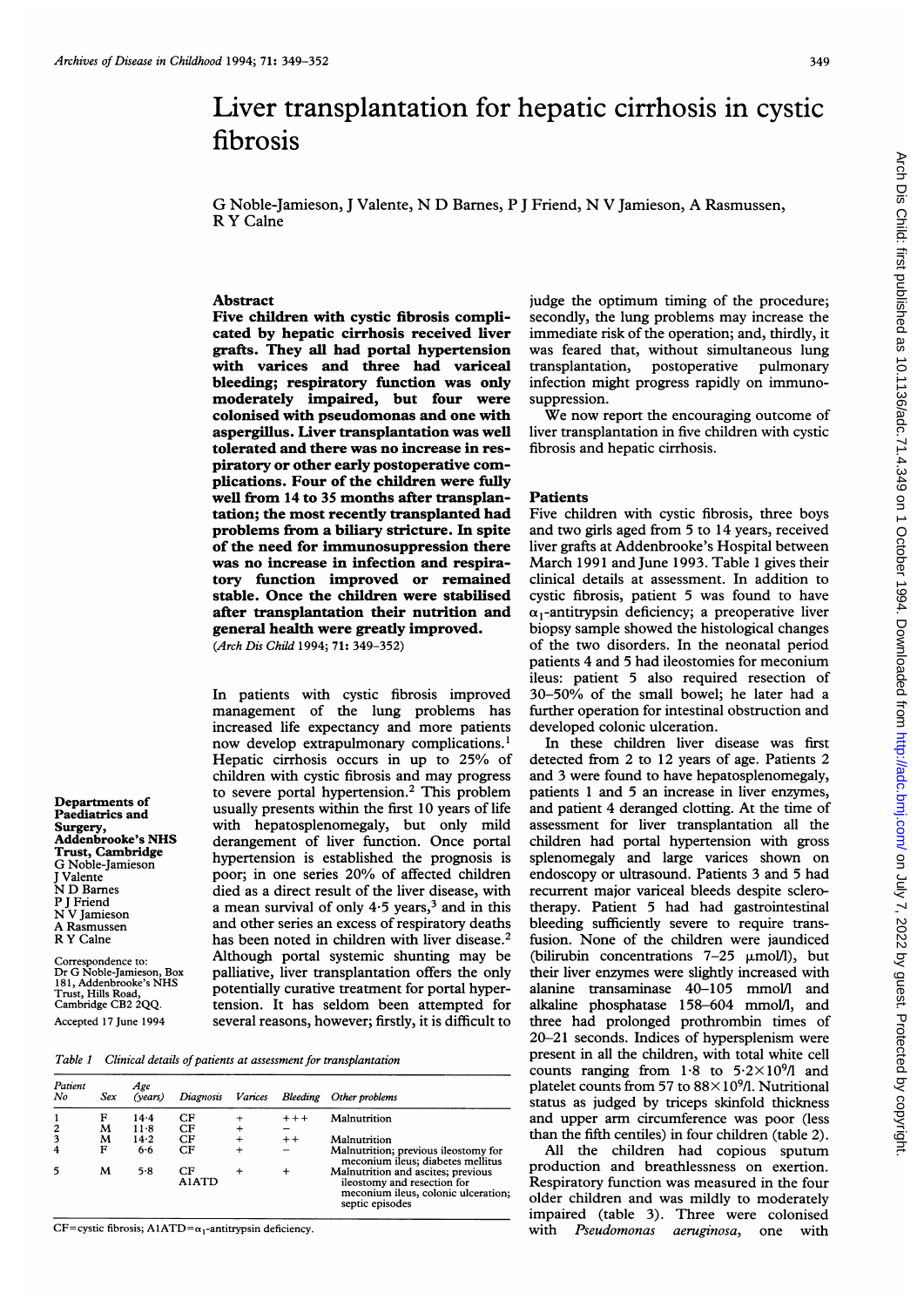Table 2 Nutritional indicators (centiles for triceps skinfold and upper arm circumference<sup>1415</sup>) before transplantation and latest recorded values

| Patient<br>No | Triceps skinfold (%)      |                       |                                 | Upper arm circumference (%)      |                       |                                 |  |
|---------------|---------------------------|-----------------------|---------------------------------|----------------------------------|-----------------------|---------------------------------|--|
|               | Before<br>transplantation | Latest<br>measurement | Months after<br>transplantation | <b>Before</b><br>transplantation | Latest<br>measurement | Months after<br>transplantation |  |
|               |                           |                       | 27                              |                                  |                       | 27                              |  |
|               | 20                        | > 97                  | 10                              | 10                               | 80                    | 10                              |  |
|               | 30                        | 80                    |                                 |                                  | 20                    |                                 |  |
| 4             |                           | 30                    |                                 |                                  | 20                    |                                 |  |
|               |                           |                       |                                 | ⊂.                               | $<$ 5                 |                                 |  |

pseudomonas and aspergillus, and one with haemophilus and Streptococcus pneumoniae. Patient 4 had diabetes mellitus of recent onset and required insulin in a dose of one unit/kg/day.

In the three children who had not had major variceal bleeds the decision to proceed to transplantation was difficult. After full discussion with the parents, in view of the children's deteriorating quality of life, poor nutritional status, abdominal distension with diaphragmatic splinting from organomegaly or ascites, or both, pancytopenia from hypersplenism, and large varices, and against the background of the encouraging results previously reported and in our own first two patients, we felt that the potential benefit outweighed the risks and that their lung function was too well preserved to merit the additional risks and problems of double transplantation with liver and lung, or triple with liver, heart, and lung.

#### Transplantation and postoperative progress

After a waiting time of one to three months the children received whole orthotopic liver grafts matched for size and blood group. The operative procedure was straightforward in three, but the two children who had had <sup>a</sup> previous abdominal operation presented more technical problems and had increased intraoperative blood loss (mean 158 ml/kg compared with 39 ml/kg in those who had no previous operation). Patient 4 required a splenectomy to make enough room in the abdomen for the graft. Postoperatively the children were given quadruple immunosuppression according to our then current protocol (prednisolone and azathioprine from day 1, antithymoglobulin from day 2 for five days, and cyclosporin starting from day 2) and for five days were treated prophylactically with antibiotics appropriate for their flora. The children with positive aspergillus cultures or serology were also given prophylactic antifungal drugs.

All the children made good progress in the early postoperative period. The mean stay in

intensive care was five days (range three to eight days) and the duration of mechanical ventilation was short (from less than one to three days). Pulmonary infection did not cause any major problems, although two children required a change in antibiotic treatment. The only other complication related to the cystic fibrosis was meconium ileus equivalent in patient 1; obstruction was successfully relieved with Gastrografin enemas and acetylcysteine by mouth. The children were discharged home after a mean stay in hospital of only three weeks (range 12-38 days). Hepatic complications occurred later in two children. Patient 4 developed an anastomotic biliary stricture at six weeks; this was successfully treated by percutaneous transhepatic dilatation; she then had cytomegalovirus reactivation hepatitis which responded to a two week course of ganciclovir. Patient 5 developed biliary obstruction three weeks postoperatively and required reconstruction of the biliary tract to convert a duct to duct anastomosis to a Roux loop. He subsequently had an episode of acute rejection and at seven months had not recovered normal liver function, although a liver biopsy sample did not show evidence of irreversible damage.

In spite of the pancreatic enzyme supplements they were receiving, to maintain therapeutic concentrations of cyclosporin all the children required high total doses (10-35 mg/kg/day) given in three doses daily. Even so, in patient 5 it proved impossible to maintain adequate concentrations of cyclosporin so he was changed to the better absorbed immuno-<br>suppressant FK506 (Fujisawa, Munich, suppressant FK506 Germany).

Among the four children with normal graft function nutrition was greatly improved (table 2) in three. Patient <sup>1</sup> unfortunately became anorexic, but started to gain weight after the insertion of <sup>a</sup> gastrostomy feeding tube. A surprising and gratifying outcome was a striking subjective improvement in respiratory function in all the children; they showed remarkably improved exercise tolerance and decreased cough and sputum production.

Table 3 Indicators of respiratory function (forced vital capacity (FVC) and forced expiratory volume in one second  $(FEV, )$ , % predicted) before transplantation and latest recorded value

| Patient<br>No | FEV.                             |                       |                                 | <b>FVC</b>                       |                       |                                 |  |
|---------------|----------------------------------|-----------------------|---------------------------------|----------------------------------|-----------------------|---------------------------------|--|
|               | <b>Before</b><br>transplantation | Latest<br>measurement | Months after<br>transplantation | <b>Before</b><br>transplantation | Latest<br>measurement | Months after<br>transplantation |  |
|               | 86                               | 76                    | 27                              | 102                              | 93                    | 27                              |  |
|               | 72                               | 98                    | 10                              | 75                               | 100                   | 10                              |  |
|               | 55                               | 65                    | 15                              |                                  | 78                    | 15                              |  |
|               | 74                               | 91                    |                                 | 78                               | 79                    |                                 |  |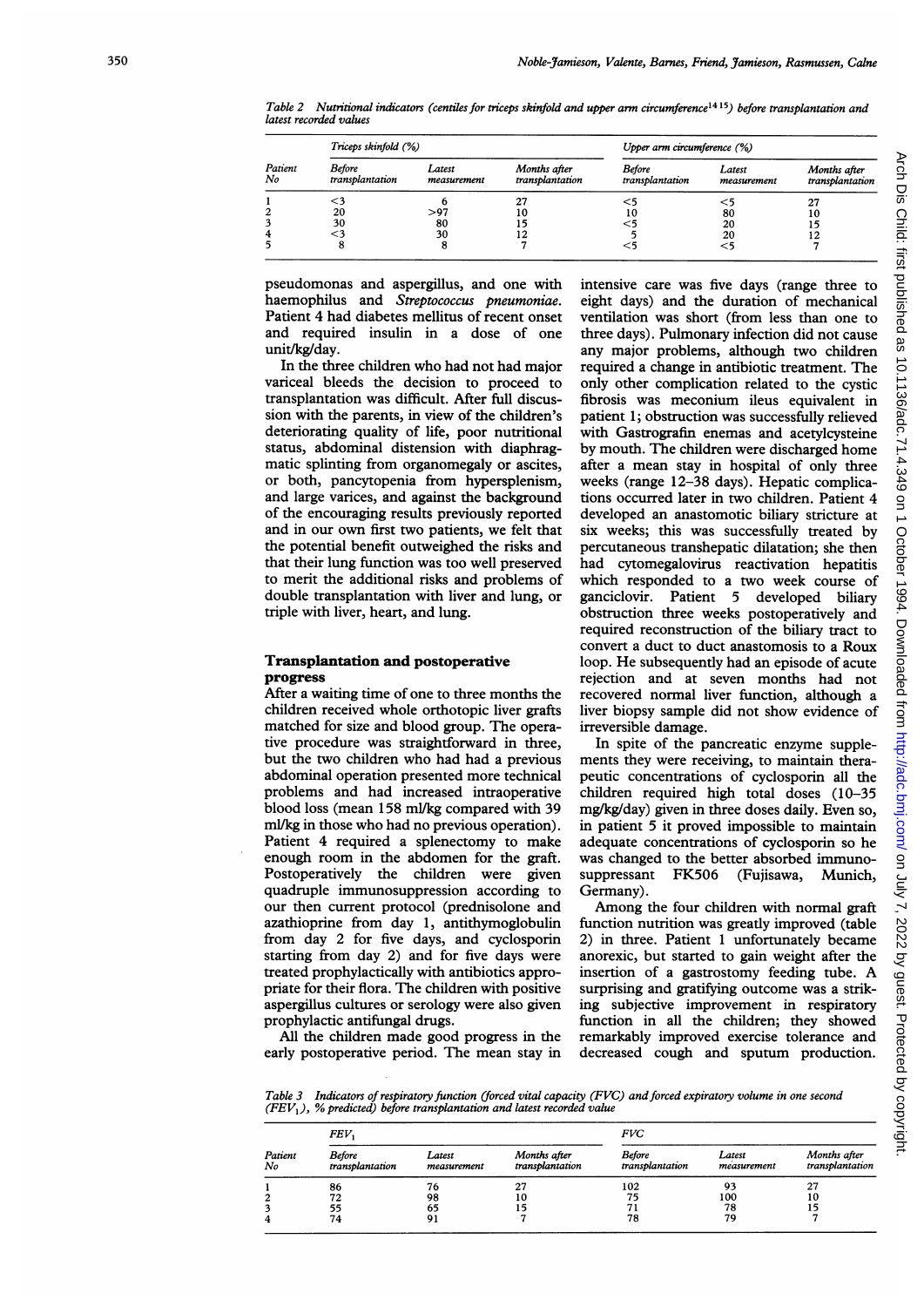Respiratory infection did not increase in spite of the need for immunosuppression. Formal pulmonary function tests in four children showed improved indices in three and only a slight decrease in patient <sup>1</sup> 27 months after transplantation (table 3). Another unexpected benefit was a remission in diabetes in patient 4; she stopped taking insulin seven weeks after transplantation and was still in remission 14 months later.

### Discussion

The liver disease of cystic fibrosis is thought to result primarily from the accumulation of abnormally tenacious bile in the intrahepatic ducts, which impedes bile flow and causes injury to the biliary epithelium and consequent biliary cirrhosis. In addition, there is increased faecal bile acid loss and this results in the production of hydrophobic bile acids which are potentially hepatotoxic. The improvement in liver function and nutrition status which has been observed when cystic fibrosis patients are treated with the hydrophilic bile salt ursodeoxycholic acid seems to support this hypothesis, $45$  but to date it is not known whether the progression of liver disease can be slowed by the early administration of this compound.

The characteristic early hepatic lesion is a focal biliary fibrosis with oedema, chronic inflammatory cell infiltration, bile duct proliferation, and increased fibrosis in portal tracts while the parenchyma contains relatively healthy hepatocytes.<sup>4</sup> The principal consequence of the liver disease is the development of portal hypertension, which causes enlargement of the spleen and the formation of varices. Tests which reflect either hepatocyte function, such as protein synthesis, as indicated by the serum albumin and the prothrombin time, or cellular integrity, as indicated by the serum transaminase concentrations, may be normal or only slightly deranged.

The reported prevalence of clinically apparent liver disease among patients with cystic fibrosis is remarkably variable, ranging from 2.2% to 24.5%.<sup>236-8</sup> In a review of 1100 patients Scott-Jupp et al found 4.2% affected.<sup>2</sup> The mean age at presentation was 9-8 years and in most the first sign to be detected was enlargement of the liver or spleen, or both. Although in that series only 7-8% of the children died as a direct result of their liver disease, there was an increased mortality in teenagers with liver disease, probably due to exacerbation of the lung problems. Feigelson et al reported the long term outcome of 450 children with cystic fibrosis, among whom <sup>31</sup> (7%) developed multilobular cirrhosis at a mean age of 7 years.<sup>3</sup> Twenty children had varices and seven had surgical treatment for their portal hypertension (five a portocaval shunt, one a splenectomy, and one triple transplantation). Six children died of liver complications after a mean survival of only 4-5 years, and 10 died from lung complications. Stem et al reported that, of five children who received portal systemic shunts for variceal

bleeding, three were alive from one to nine years after the operation and two died at a mean of eight years.<sup>6</sup> Others, such as Tyson  $et al.<sup>9</sup>$  have reported much poorer results, with six of 17 children dying within two months of the operation. Portal systemic shunting may be effective in relieving bleeding, but requires a major operation, may precipitate encephalopathy, and greatly complicates any subsequent attempt at liver transplantation.

There are few reports to date of the outcome of patients with cystic fibrosis after liver transplantation. Cox described five children and five adults who had only mild to moderate lung disease and received liver grafts; three patients died from infective complications, as a result of pseudomonas in two and aspergillus in one, but among the surviving patients pulmonary function improved in five.<sup>10</sup> Mieles et al reported four children and five adults; two died from problems directly related to the operation but, among the seven patients who survived, pulmonary function either improved or remained stable.<sup>11</sup> These two groups raised the question of whether colonisation of the lungs with pseudomonas increased the risk of death from pneumonia after transplantation and whether postoperative management should be modified. We have not seen an increase in postoperative morbidity from pulmonary infection after successful liver transplantation. Indeed, the most impressive outcome in this small series of children has been the improvement in subjective pulmonary symptoms. All the children had greatly improved exercise tolerance and decreased sputum production. There are several possible reasons for this unexpected benefit. Liver cirrhosis with portal hypertension causes abdominal distension and diaphragmatic splinting, which is relieved after transplantation; the liver disease is associated with intrapulmonary shunting and pulmonary oedema, which contributes to the lung problems; and malnutrition reduces resistance to infection. It is also possible that immunosuppressive treatment, perhaps particularly with cyclosporin, may exert <sup>a</sup> specific beneficial effect by blocking cytokine production and thereby inhibiting inflammatory processes in the airways. $12$ 

It was surprising that the diabetes of patient 4 showed a prolonged remission after liver transplantation as the cause of diabetes associated with cystic fibrosis seems primarily to be the mechanical disruption and destruction of pancreatic tissue rather than an autoimmune process. It has also been suggested that liver disease may unmask subclinical diabetes as the ability of a damaged liver to deal with a glucose load is impaired.<sup>13</sup>

In conclusion, we suggest that children with cystic fibrosis complicated by hepatic cirrhosis and portal hypertension, but with relatively well preserved lung function, should be considered for liver transplantation once varices are present. Such children are at constant risk from variceal bleeding and worsening of nutritional and respiratory status may lead to premature death from pulmonary complications. Liver transplantation remains a high